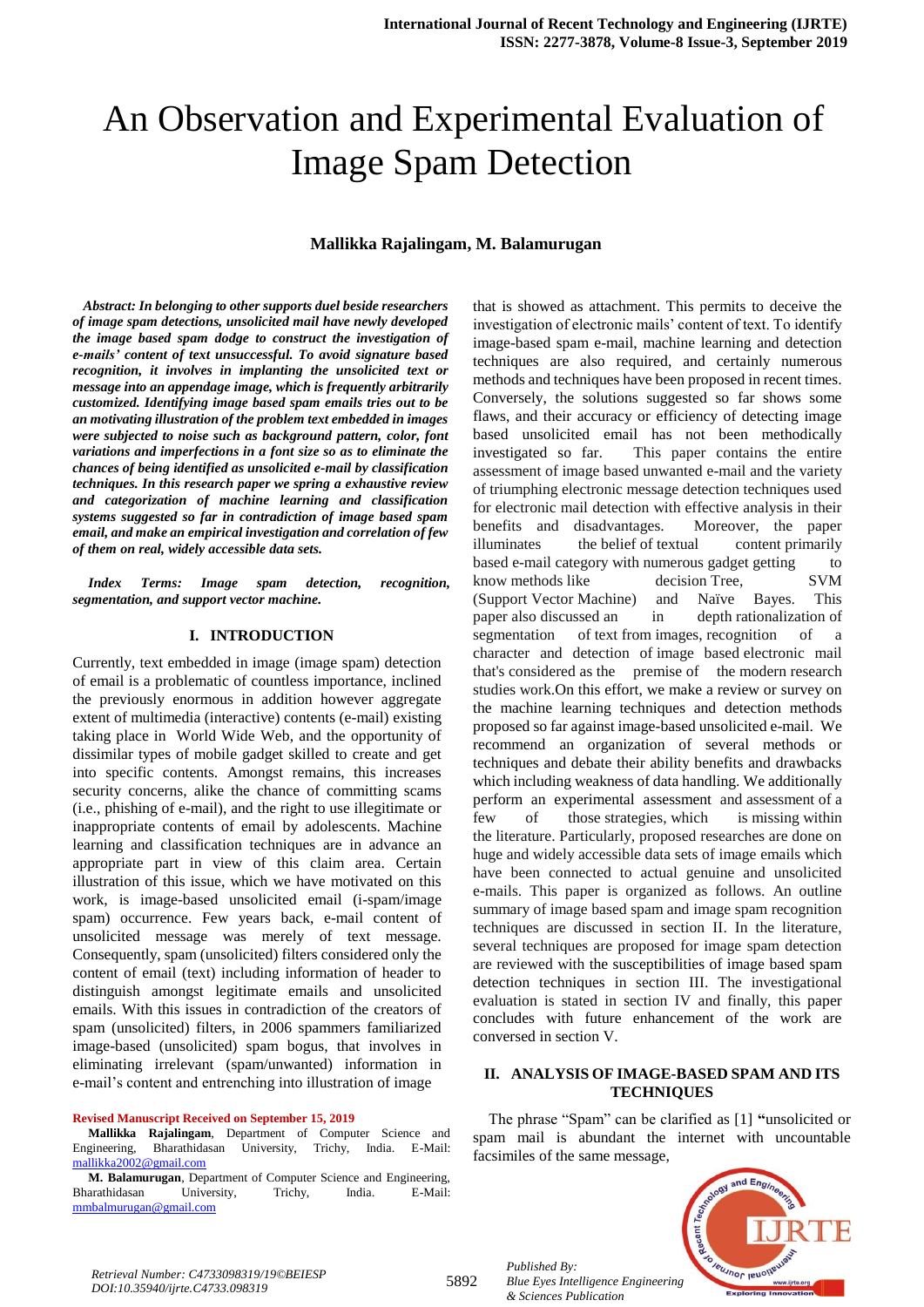in an exertion to force the message on community who would not otherwise designate to receive it". Unsolicited e-mails typically encompass commercial campaigns of indeterminate products, get-rich-quick schemes, dating services, or commercial services.An electronic mail message is the utmost protuberant way of interacting with others. Worldwide electronic mail account increased from 3.3 billion in 2012 to 4.3 billion in 2016 [2] with yearly growing rate of 6%. As a consequence, in 2005, spammers have hosted yet another concept of image spam which embeds spam text content into graphical images. In Image spam e-mail, contains text message (unsolicited) that is entrenched into images that send as an e-mail attachment. Meanwhile maximum of email consumers will show the image content file openly to the handler, the image spam communication is carried as quickly as the electronic mail is open, furthermore there is unnecessary to open image attachment document.Unsolicited or spam emails consume more network bandwidth for the duration of broadcast, this occupies consumer time of searching. As of December 2014, statistical intelligences illustrate that worldwide unsolicited user account holder for 66.41% of e-mail traffic and Asia establishes 54% [3]. Current research [4] discloses the detail that maximum of the e-mail consumers have more unsolicited than legitimate e-mails. Web security threats [17] for phishing and loot users' information and discoursed about 2FA protocol scheme to secure reliable process to inhibit users' accounts. They used RSA cryptography to ensure the verification of web users' and server. An essential continues to develop an innovative technique which could identify image spam emails which inspired the investigator to recognize the several methods or techniques used up to date and the growth of an innovative algorithm based method or technique to identify legitimate and unsolicited image mails. A methodology [5] have discussed for extracting or removing text information from images such as scene images, document images, etc. and DWT used for removing text content from difficult/complex images. A robust approach [6] have presented for text extraction and identification of images.

There are two critical capabilities in e-mail type that are generally separated into various sub-tasks. Primarily, compilation of facts and demonstration are often complicated in particular electronic mail communications. Secondly, e-mail characteristic feature selection process and character feature deduction encounter to decrease the capabilities amount for durable venture steps. Reliable mapping in the training and testing set has been recognized by e-mail classification part. Machine learning techniques used to serve the above-mentioned tasks are expanded in the following section. Character segmentation is characterized into two subgroups: classifier based and non-classifier based techniques. Researchers tested [16] machine learning approaches can identify various anonymous worms and compared with Naïve Bayes and KNN classifiers to show better performance. The dataset used in testing and training the algorithm by 18 authentic worm variants. The proposed method compared with other methods to prove classification accuracy. Based on the experiment they concluded that KNN is slightly better than NB algorithm. Fig. 1 shows overview of image spam email detection techniques.



**Fig. 1. Overview of detection techniques**

## **III. LITERATURE ANALYSIS**

This study incorporates the complete study of spam or unsolicited e-mails and various existent email detection methods used for image email detection by robust examination of their benefits and disadvantages. Additionally, the review clarifies the idea of text e-mail identification with several machine learning procedures like SVM (Support Vector Machine), Naïve Bayes, and Decision Tree. The section also deliberated a thorough narrative of image segmentation, character recognition and I-spam/image spam detection, which considered as the foundation of the current research.

# **A. Classifier Based Approach**

*Naïve-Bayes/probabilistic Classifier***:** In 1998, first probabilistic classifier for unsolicited or identification is proposed. Bayesian classifier operates on proceedings which are reliant and possibility of happening that may arise in the upcoming or it can be identified the former happening of the alike occasion [7].There are two clusters of emails. It could be either unsolicited or legitimate. In effect, all the spam filters grounded on stats employ Bayesian likelihood computation to include definite token's information to a universal score. On the basis of the universal score, conclusions are drawn.

*K-nearest neighbor classifier***:** Finding out the nearest neighbours can quicken the employment of conventional indexing procedures. The categorization of spam or ham messages is determined with the category of mail messages are so near. The assessment among the vectors is an actual method [8]. This is the notion of the k-nearest neighbour process:

## **Stage-1: Training**

Keep the training email or communication.

## **Stage-2: Filtering**

Provide a message x or communication, command its k-nearest neighbours betwixt the emails in the preparation group. If any further unsolicited email or spam preparation group or if there are further spam's betwixt these neighbours, categorize provided email or message as spam or else, categorize it as ham.

*ANN (Artificial Neural Networks classifier)***:** An ANN alias "Neural Network" (NN), is a measurable grounded simulation of biological neural network methods that functions on the rule of studying by instance [9]. Below are the artificial neural networks algorithms:

## **Step-1: Training**

Modify w and b to random value or to 0.



*Published By: Blue Eyes Intelligence Engineering & Sciences Publication*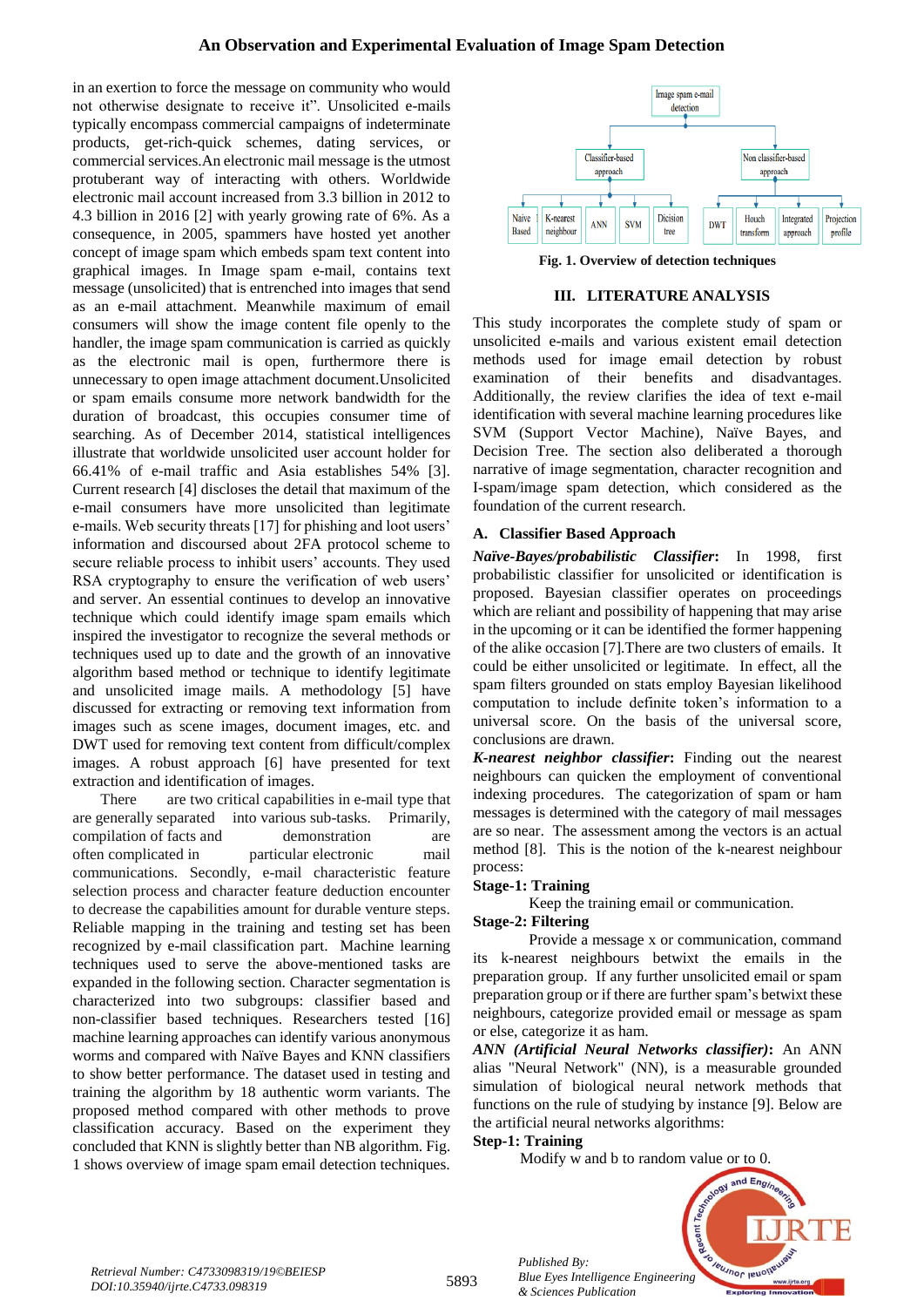Determine a training sample  $(x, c)$  for which sign  $(w<sup>T</sup>)$  $x + b$ 

If there is no such sample, formerly training is ended Save the last w and halt

Or else move to following step

Renew  $(w,b)$ : w:=w+cx, b:=b+c and move to earlier phase.

#### **Step-2: Filtering**

Provided a message x, find its category as sign  $(w<sup>T</sup>x+b)$ 

*SVM (Support Vector Machine)***:** A k-fold cross verification unsystematically divides the sample data set into k roughly same size subsets, drops one subset, constructs a classifier on the balance models in order to assess the categorization execution on the new subset [10]. Here procedure is iterated k- times on behalf of every subset to attain the cross verification execution above the entire exercise data set. If the exercise/training data set is huge, a diminutive subset can be employed for cross verification to reduce calculating charges. The algorithm mentioned below could be employed in current categorization procedure.

**Input:** Trial x to categorize

Training/sample set  $T=\{(x1,y1), (x2,y2), \ldots\}$  $(xn, yn)$ ;

Number of nearest neighbors k.

**Outcome:** Result  $yp \in \{-1,1\}$ 

Find k sample  $(xi,yi)$  with minimal values of  $K(xi,xi)$  $-2 * K(xi,x)$ 

Train an SVM model on the k selected samples

Categorize x using current model, to obtain the outcome yp

Return yp

*Decision Tree* **:** The quality with the most standardized data is selected to mark the conclusion. The J48 algorithm formerly reoccurs on the less significant sub lists [11]. This process has some improper instances:

 Entire models in the account pertain to identical category. Once this takes place, plainly produces a leaf node for decision.

- Not any element gives a little information. According to example, J48 produces a result node advanced the tree employing the anticipated assessment of the group of classes.
- Case of imaginary category confronted. Moreover, J48 produces a resultant node advanced the ranking tree employing the anticipated assessment.

# **B. Non-Classifier Based Approach**

*DWT and Hough Transform***:** Analysts [12] acquiesced a fusion of text or character fragmentation method incorporated with Discrete Wavelet Transform and Hough Transform to take out text character from images. For training and testing, Ling-Spam Corpus database was employed. Primarily, pictures in colour are transformed into grayscale. Employing Otsu's procedure, the grayscale is changed into binary picture. After that, all linked elements that are below 15 pixels are eliminated from the binary picture. Following binarization, the lines and characters are partitioned by employing the advanced mixture method. The advanced sample was tried for exactness, False Negative, True Negative, True Positive, False Positive, recollect, accuracy, F-measure, and was established to be 100%, 0.99, 0.18, 0.81, and 0.008, respectively. Nevertheless, the dimension of training and testing data set was diminutive.

*Integrated Approach***:** A combined method of License plate detection is suggested by [13] employing Harris Corner and character partition from a picture. As the result of open structure, an Automatic License Plate Recognition (ALPR) has turned out being a crucial investigation focal point. Many arrangements were presented for license plate recognition, and each procedure had its own specific aims of concern and restrictions. The important measure in ALPR arrangement is the elaborate constraint of number plate, partition, identification. Harris corner algorithm finishes being energetic in altering movement and brightened lightning circumstances. The accuracy of license plate limitation is nurtured forward to the partition stage. The partition is carried out by a procedure of linked element study united with pixel count, aspect proportion, and height of characters.

*Projection Profile-based Technique:* Projection Profile-grounded Method is a procedure for text partition employed right away in run-length contracted, printed English text documents [14]. Line partition is carried out employing the projection profile method. Furthermore, partition into words and characters is achieved by tracking the white runs by the foundation area of the text line. A character segmentation procedure employing projection profile-grounded method was originated initially by [15]. Primary view decision tree algorithm for cursive script identification grounded on the usage of histogram as a projection profile method was originated. The problems were related with quality and image handlings such as noise, distortion, variation in style, the shift of the character, size of the character, rotation, variation in thickness, and variation in texture.

## **IV. EXPERIMENTAL EVALUATION**

The proposed algorithm is tried with 150 images. For this, email images with text in it along with images taken from image spam data set have employed. A set of various characters of different font type, font style, font size, noise in background image, with low resolution, occluded images, special characters, and special symbol are taken for experimentation. As ther are 150 images, 410 lines and 5,280 characters involved, not all of them can be listed. Only a few images are shown as output of character segmentation. The number of characters in each image is not the same after segmentation.

The information that is accessible in the spam & ham-base data set is in both numeric and string arrangement. The sixty qualities in the data set depict proportionate frequencies of different prominent words and characters in emails. We wish to change these to Boolean values for the experiment. The quality will take a value 1 if the word or character is there in the email and 0 if it is not there in the email. To do this, we use a Numeric to Binary filter that will change all the numeric values to the binary. The changed data set is employed to train the classifier to discern spam from normal email by verifying the amount of occasions of every term or word for all the unsolicited and non-spam emails. The Precision,

F-measure, Accuracy and Recall are estimated for every respective classifier.



*Published By: Blue Eyes Intelligence Engineering & Sciences Publication*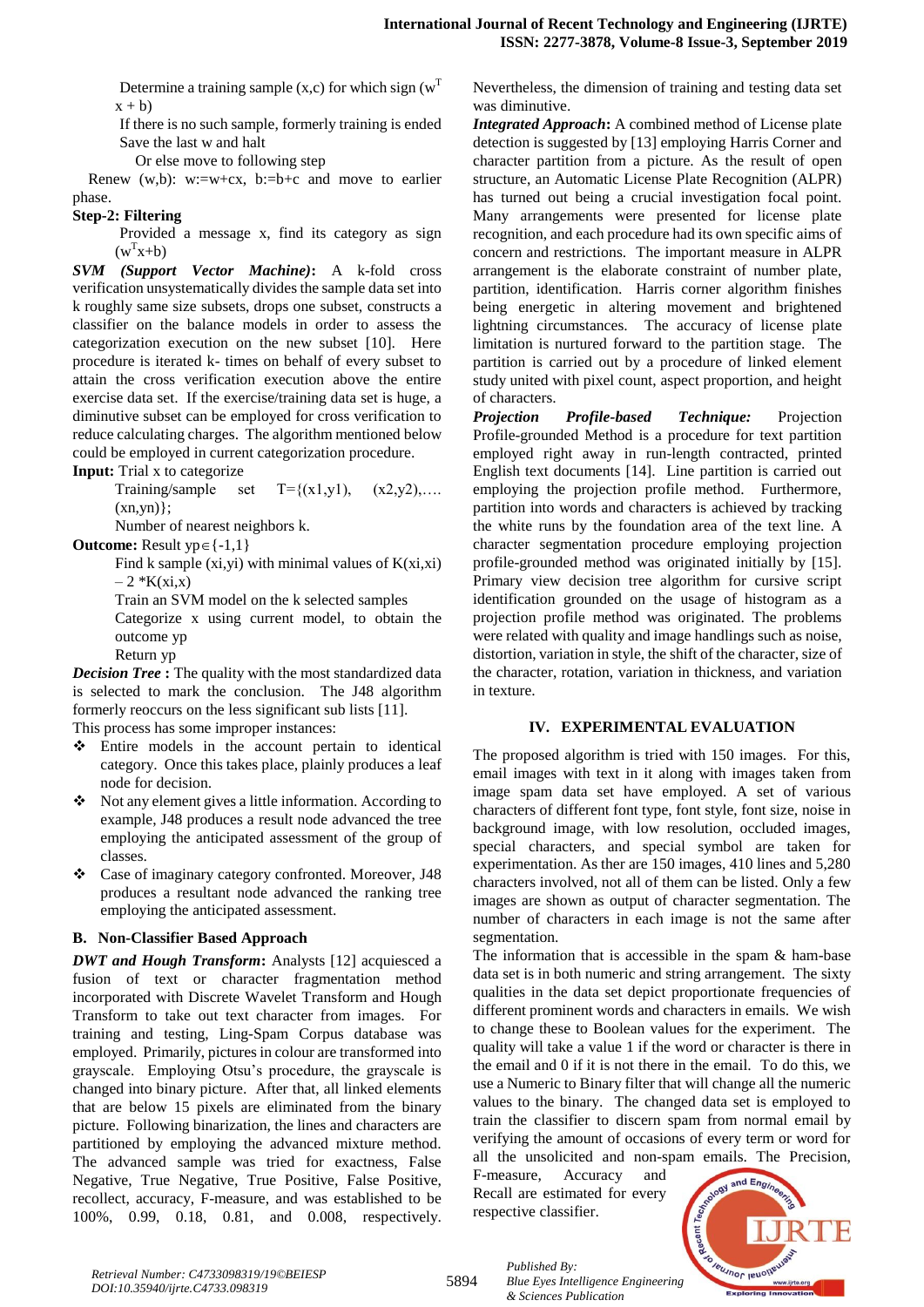# **An Observation and Experimental Evaluation of Image Spam Detection**

From the outcomes measured, the classifiers grounded on the percentage of rightly categorized cases.

| <b>Correct</b><br>rate(CR) | Error rate | Sensitivity | <b>Specificity</b> | <b>Precision</b> | Recall | <b>F-measure</b> | Accuracy |
|----------------------------|------------|-------------|--------------------|------------------|--------|------------------|----------|
| 82.3                       | 17.7       | 100         | 78                 | 0.909            |        | 0.95             | 96.7     |
| 85.4                       | 14.5       | 100         | 82                 | 0.909            |        | 0.95             | 96.7     |
| 82.26                      | 17.74      | 83.33       | 82                 | 0.909            | 0.833  | 0.87             | 95.1     |
| 77.42                      | 22.6       | 100         | 78                 | 0.91             | 0.75   | 0.82             | 96.8     |
| 83.9                       | 16.13      | 100         | 86                 | 0.91             | 0.75   | 0.82             | 93.5     |

#### **Table 1.Output results for SPAM images**

| <b>Correct</b><br>rate(CR) | Error rate | <b>Sensitivity</b> | <b>Specificity</b> | <b>Precision</b> | Recall | <b>F-measure</b> | Accuracy |
|----------------------------|------------|--------------------|--------------------|------------------|--------|------------------|----------|
| 82.26                      | 17.72      | 100                | 79                 | 0.89             | л.     | 0.95             | 95.16    |
| 82.32                      | 17.62      | 100                | 78                 | 0.90             | ı      | 0.95             | 95.6     |
| 74.2                       | 25.81      | 100                | 68                 | 0.91             |        | 0.95             | 95.2     |
| 82.25                      | 17.75      | 66.6               | 86                 | 0.88             | 0.67   | 0.75             | 95.13    |
| 80.64                      | 19.35      | 91.67              | 78                 | 0.86             | 0.91   | 0.91             | 93.54    |

#### **Table 2.Output results for HAM images**

| Author                    | Method                 | Accuracy in % |  |
|---------------------------|------------------------|---------------|--|
|                           | <b>ANN</b>             | 94.38         |  |
| Zhang et al. $(2014)$     | <b>SVM</b>             | 94.42         |  |
|                           | Decision tree          | 94.27         |  |
| Wu (2009)                 | ADTree                 | 91.60         |  |
| Lekha and Prakasam (2016) | SMO                    | 92.63         |  |
| Sharma and Arora (2013)   | <b>RANDOM TREE</b>     | 91.54         |  |
| Rusland et al. (2017)     | Naïve Bayes Classifier | 82.88         |  |
| Author (2019)             | Proposed method        | 95.79         |  |





**Fig. 2. Performance measure of sensitivity, specificity and accuracy**

The output of the five different SPAM images after the segmentation process is tabulated in the table 1. The Average value of performance metrics obtained for this proposed algorithm is about 82.2 CR, 17.73 ER, 86.6% sensitivity, 81% specificity, 0.909 precision values, 0.866 recall, F-measure of about 0.883 and Accuracy of about 95.79%.The model improves output quality in provisions of both specificity and sensitivity. The output of five different HAM images after the segmentation process is tabulated in the table 2 which has the Average value obtained with these proposed algorithms are of 82.2 CR, 17.73 ER, 86.6% sensitivity, 81% specificity, 0.909 precision, 0.866 recall, F-measure of about 0.883 and Accuracy of about 95.79%. An algorithm which has a highest accuracy will be considered as the enhanced approach with better classification capability. Therefore, table 3 compared the accuracy range of few existing classifier studies.

The performance measure of specificity, sensitivity, and accuracy of image spam are shown in fig. 2. Based on graph analysis, it is transparent that the first input dataset achieved the sensitivity of 100%, specificity of about 78%and accuracy range of about 96.70%. Similarly the sensitivity, specificity, accuracy for the second dataset is 100%, 75% and 96.77% respectively and for the third dataset,

sensitivity, specificity, accuracy is in the range of 100%, 69% and 95.16%.

*& Sciences Publication* 

*Published By:*



5895